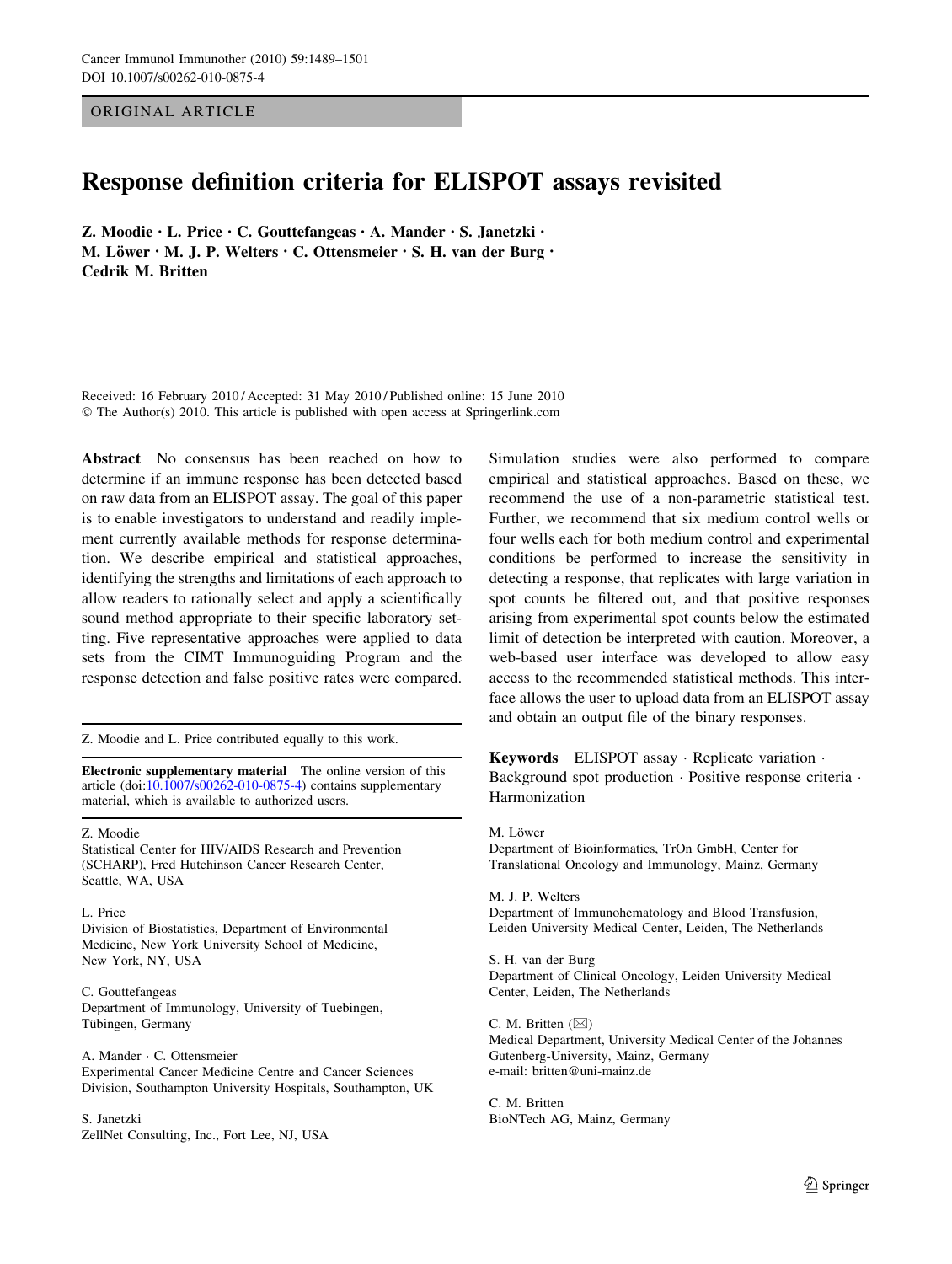### Introduction

# Background

The main goal of monitoring antigen-specific T cell responses in immunotherapy trials is to determine if a treated patient has mounted a response following immune intervention and if a detected response is associated with a clinical event. Here, we address the definition of immune responses, a prerequisite for determining their clinical relevance. The IFN- $\gamma$  ELISPOT assay is widely used to quantify antigen-specific immunity on a single-cell level. The assay results in raw data that need to be interpreted by the investigator to determine if an immune response has been detected. To date, no commonly accepted consensus exists as to what rule to use for this determination. This complicates comparability of results across institutions and explains the urgent need to establish objective rules with which to make a response determination. Validation of ELISPOT standard operating procedures is a critical aspect but is outside the scope of this paper. A number of statistical methods have been proposed for immune response determination [e.g., [20](#page-12-0), [21\]](#page-12-0) but are not often used by investigators. The goal of this paper is to enable broader access by describing currently available statistical methods to a non-statistical audience (this section), providing real and simulated data examples to illustrate their use and to provide the reader with recommendations with respect to the interpretation of ELISPOT results ('['Results'](#page-4-0)'), and pointing the reader to a newly created web-based interface where the recommended statistical methods can be readily applied to investigators' data (''[Discussion](#page-10-0)'').

This paper addresses one part of a larger, recently initiated effort to harmonize T cell monitoring assays across institutions  $[1-6]$  $[1-6]$  and to introduce thorough quality control and extensive validation  $[7-9]$ . Our ultimate goal is to establish T cell immunomonitoring as a precise tool to guide clinical development and thereby accelerate the evaluation of new vaccines and immunological therapeutics [[10\]](#page-12-0).

#### Approaches for response definition

There are two main approaches that are employed to establish criteria for detecting a positive response for the ELISPOT assay. The first is empirical and the second is statistical.

## Empirical rules

An empirical rule ("ER") is usually based on observations from a specific study and provides an ad hoc tool to determine if a positive signal is detected. However, there is no theoretical basis for this rule. Several empirical approaches have been proposed in the literature for determining an ELISPOT response [[11–14\]](#page-12-0). An illustration of a clear and rational method for deriving an ER to decide whether an individual is an immunological responder or not is given by Dubey et al. [\[14](#page-12-0)]. Using samples from 72 HIV-negative donors, a comparison was made between spot counts detected in media with HIV peptide, compared to peptide-free mock control wells, but matching DMSO content. The authors then considered the inherent background of each sample (mock control) and the magnitude of the antigen-stimulated response.

They used three components to determine their positivity rule:

- 1. A minimum threshold " $x$ " for spot counts per  $10^6$ PBMCs above which would be considered a positive response if condition 2 below is satisfied.
- 2. A minimum threshold limit ''y'' for the ratio of antigen to mock above which would be considered as a positive response.
- 3. Based on the generated data with control donors, the above two thresholds  $(x \text{ and } y)$  were chosen so that the false positive rate was limited to  $\langle 1\%$  by analyzing the responses against HIV-derived control peptides in HIV-negative donors.

For each of the three control peptide pools tested, they determined the thresholds that would satisfy these three criteria. They then applied the rules derived to the data generated by testing HIV-positive donors and compared the positivity rates of the different peptide pools. The resulting definition for a positive response was more than 55 spots per  $1 \times 10^6$  cells and at least fourfold background. Dubey et al. clearly state that the rules they developed are only valid for the ELISPOT procedures and reagents that were used to validate them, namely the protocol they used. This is because it is unknown what the false positive rate would be in any different setting. Different rules would, therefore, be necessary for each laboratory using other ELISPOT protocols or patient populations. The goal of their paper was to advocate a method for developing an ER but explicitly not to recommend the specific cutoff values (x and y) observed in their experiments, as any laboratory would have to identify these themselves, based on their own testing results.

The three data sets from the CIP proficiency panel program that are used in '['Results'](#page-4-0)' to illustrate the various methods contain data from a heterogeneous group of ELISPOT protocols and hence the approach proposed by Dubey et al. to determine an ER is not appropriate. Therefore, we decided to examine two ERs that are used by many of the participating laboratories. The first ER declares a positive response based on a threshold minimum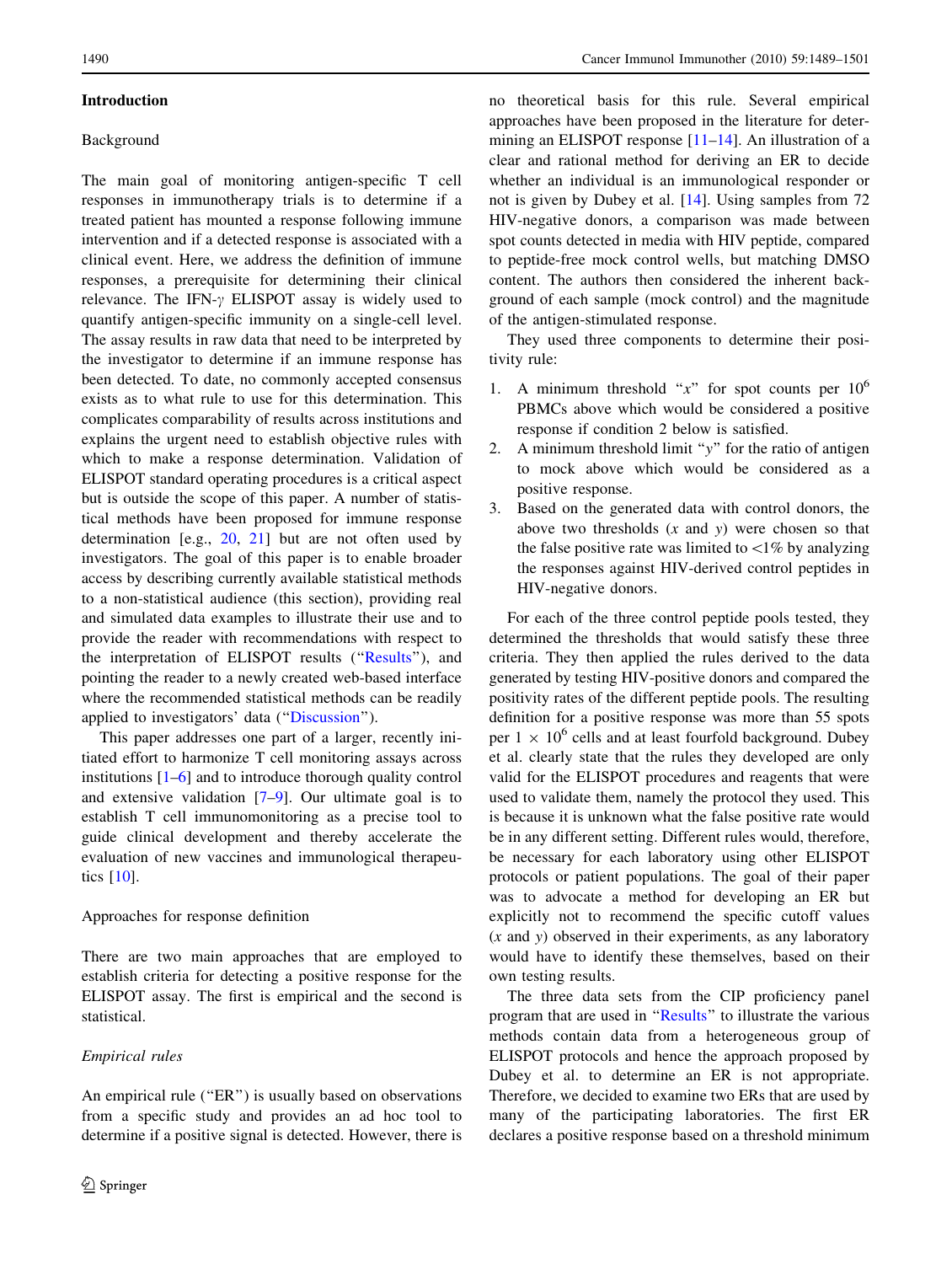of 5 spots per 100,000 PBMCs in the experimental wells and at least a twofold increase of spot number over background. The second ER declares a positive response based only on more than a twofold difference between the spot counts in the experimental versus background wells. No minimum spot number is required in the latter rule.

# Statistical tests

A statistical test (''ST'') for response determination is based on statistical hypothesis testing. This is done by constructing a null and an alternative hypotheses and then using the data to test the evidence against the null hypothesis as outlined in the following three steps:

- 1. Decide on the appropriate null and alternative hypotheses. A common null hypothesis in the ELISPOT response determination setting is that there is no difference between the average (mean) spot counts in the experimental and control wells. One commonly used alternative hypothesis is that the mean spot count in the experimental wells is greater than that of the background or control wells (a one-sided alternative hypothesis).
- 2. Decide on an appropriate test statistic. This depends on the hypotheses and the characteristics of the data.
- 3. Set the alpha level or type I error of the test. This alpha level is used to judge when there is strong evidence against the null hypothesis. In our setting, responses will be declared positive if the  $p$  value is less than or equal to alpha. The alpha level is typically set at 0.05 and represents the probability of rejecting the null hypothesis given the data when in fact the null hypothesis is true.

The *p* value is calculated from the assumed distribution of the test statistic under the null hypothesis so assumptions about this are needed. If the sample sizes are large ( $n \geq 30$ is a typical rule of thumb) or the data are known to follow a normal distribution and the null hypothesis is that the means of each group are the same, the  $T$  statistic  $(T =$  difference in means/pooled standard deviation) can be chosen as it can be assumed that the  $T$  statistic follows a Student's t distribution under the null hypothesis. However, if the sample size is small (e.g., triplicates), or when it is difficult to estimate the distribution of the population from which the samples are taken, one cannot assume that the means follow a normal distribution by the central limit theorem. In this situation, the  $T$  statistic might still be used but with a non-parametric test (e.g., permutation or bootstrap) to calculate the  $p$  value as this avoids distributional assumptions.

In the ELISPOT setting, it is often of interest to test more than one antigen (be it peptide, peptide pool, protein, or gene) per donor. Therefore, several comparisons will be made for an individual donor (spot counts from each antigen versus control). When a ST is used to determine response, many STs will be performed per donor. This leads to the problem of multiple comparisons, namely an inflation of the false positive rate. When one ST is performed and a false positive threshold of 0.05 is selected, the probability of rejecting the null hypothesis when it is true would be 5%. However, if we perform two independent STs with the 0.05 false positive threshold, the probability that at least one test will be a false positive is 10%. This probability of at least one false positive among the multiple hypotheses tested, known as the family-wise error rate, increases with the number of simultaneous tests performed and can be calculated as  $1 - (1 - \alpha)^k$ , where  $\alpha$  is the false positive threshold for each test and  $k$  is the number of independent comparisons. For three, four or five concurrent tests, the probability of at least one false positive is 14, 19, or 23%, respectively.

It is of interest to control the family-wise error rate to ensure that the probability of at least one false positive for all the STs is at an acceptable level. A classical way to control the family-wise error rate is to employ a Bonferroni correction  $[15]$  $[15]$ . If there are k planned comparisons and the desired family-wise error rate is 0.05, the Bonferroni correction would be to set the type I error threshold for an individual test to be 0.05/k. The Bonferroni correction is most appropriate to use when the individual tests are independent. However, in the ELISPOT setting, the comparisons are not independent as all experimental conditions are compared to the same control wells and responses to antigens may not be independent due to cross-reactivity across antigens. Therefore, the Bonferroni correction will be quite conservative. Many approaches to handle the problem of multiple comparisons have been developed both in the independent and dependent settings [\[15–17](#page-12-0)]. It is advisable to use one of these approaches when many antigens will be tested for response so as to appropriately control the family-wise error rate.

Several STs have been proposed in the literature for ELISPOT response determination. A commonly used method for ELISPOT response determination is the  $t$  test [\[18](#page-12-0)] due to the ease of computation of a  $p$  value (in Excel and other programs) and common basic knowledge of the method and how to apply it. However, the  $t$  test assumes that the sample size is large enough to assume that the test statistic follows a Student's  $t$  distribution or that the data are normally distributed. ELISPOT data are not expected to satisfy these assumptions. Typically, triplicate wells  $(n = 3;$  sometimes even less) are analyzed for each experimental condition and the responses are count data that are not generally normally distributed. This has led others to propose using the Wilcoxon rank sum test [[19\]](#page-12-0) or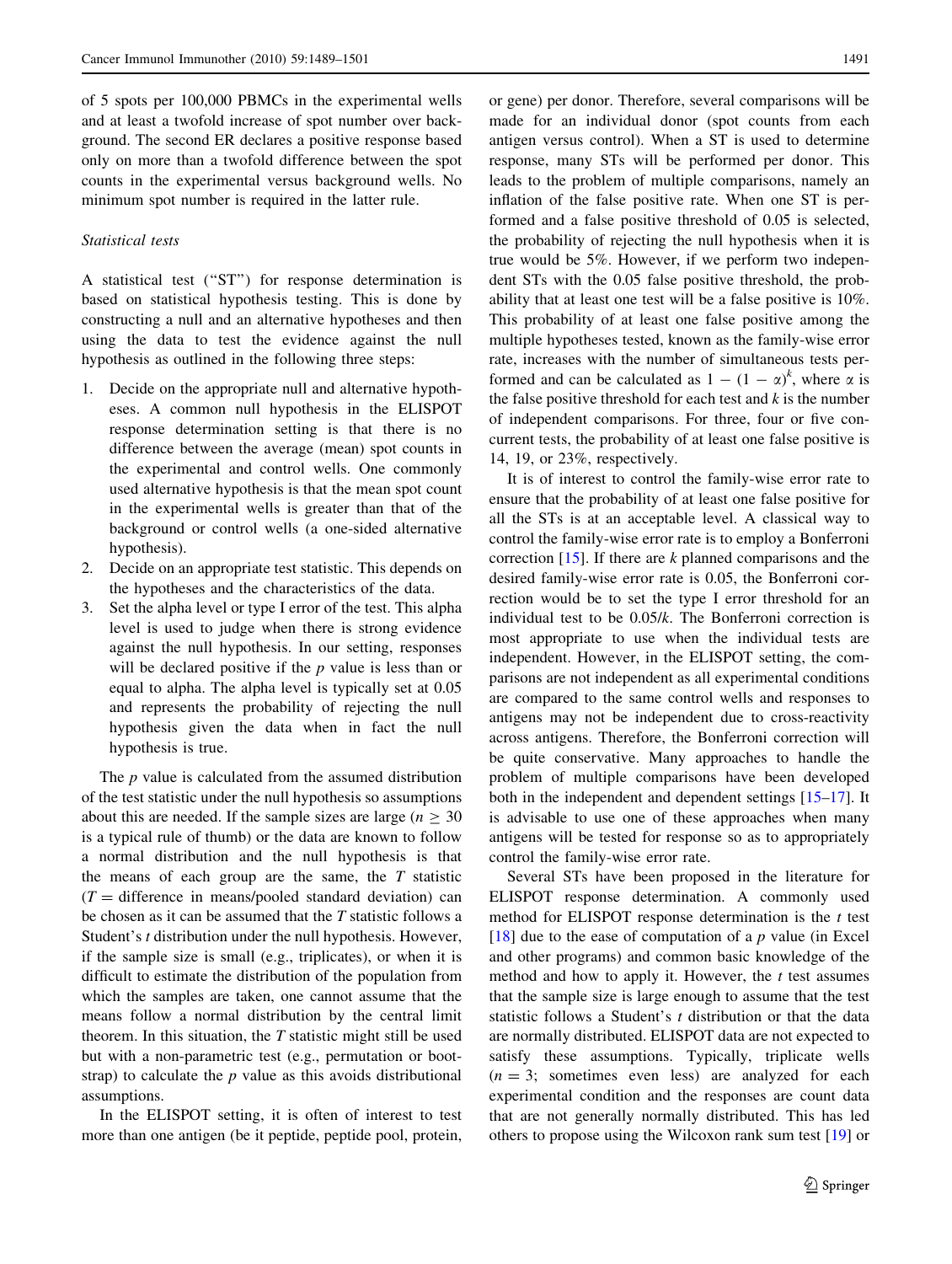the binomial test  $[13]$  $[13]$  both of which do not assume the data to be normally distributed.

Hudgens et al.  $[20]$  $[20]$  evaluated the t test, Wilcoxon rank sum test, exact binomial test and the Severini test (an extension of the binomial test) as they would be applied in the typical ELISPOT setting. They also propose two STs based on a bootstrap and permutation resampling approach where the data are pooled across all antigens. These tests do not assume that the data are normally distributed and hence are attractive for application to ELISPOT data. Hudgens et al. also examined several approaches for handling the problem of multiple comparisons. They perform a series of simulation studies under a variety of scenarios and examine the family-wise error rate (overall false positive rate) and the overall sensitivity (positive to at least one antigen) for each test under each condition. They showed that the permutation resampling approach with the Westfall–Young adjustment for multiple comparisons generates the desired false positive rate while remaining competitive with the other methods in terms of overall sensitivity. The authors also applied all of the statistical methods to a real data set and confirmed some of their simulation results.

Moodie et al. [\[21](#page-12-0)] noted that in permuting the data points across all antigens as proposed by Hudgens et al., the results for one antigen could affect the response detection for another antigen. This is particularly the case in the setting where one antigen has a strong signal and the other a weak one, the weak signal may not be detected by the permutation resampling method. Moodie et al., therefore, proposed a different method that does not pool data across all antigens when permuting, rather the permutations are done separately for each antigen with the negative control (background) wells. The authors called this method distribution free resampling (DFR). For each antigen considered, the test statistic, the difference in means, is computed for all possible permutations of the antigen and negative control well data (e.g., 84 possible test statistics with 3 experimental wells and 6 negative control wells). If the null hypothesis is true, then the spot counts in the experimental wells should resemble those in the negative control wells and permuting or shuffling the data across the experimental and negative control wells should have little effect on the test statistic. Repeated permutation/shuffling and calculation of the test statistic based on the permuted data then provides an estimate of the distribution of the test statistic under the null hypothesis that does not rely on parametric assumptions (e.g., normality). The test statistic based on the observed data is then compared to those based on the permuted data to determine how extreme the observed test statistic is compared to what might be seen if the null hypothesis was true. Westfall–Young's step-down max  $T$  approach is used to calculate  $p$  values adjusted for the multiple comparisons. Moodie et al. then compared an ER, the permutation resampling approach and their proposed DFR(eq) method, using real and simulated data. They demonstrated that in some settings their method outperformed the permutation resampling method in terms of sensitivity in detecting responses at the antigen level.

A disadvantage of the DFR method is that it should only be applied in a setting where at least three replicates were performed for both the control and experimental conditions. In contrast, the permutation resampling method can be used to make a response determination when there are only duplicates for either the control or experimental conditions provided multiple antigens are tested.

The authors have also adapted the DFR(eq) approach described in [[23\]](#page-12-0) for situations in which one wants to test a stricter null hypothesis and/or control the false positive rate at a lower level, e.g., 0.01. With the DFR(eq) method, the minimum  $p$  value when comparing triplicate antigen wells to triplicate control wells will always be above 0.01. Further, when background levels are high, a larger backgroundcorrected difference may be needed for convincing evidence of a positive response. For example, a background-corrected mean of 20 per  $10<sup>6</sup>$  PBMCs may be less compelling when the mean background is  $100$  per  $10<sup>6</sup>$  PBMCs and the experimental mean is  $120$  per  $10<sup>6</sup>$  PBMCs than when the mean background is 2 and the experimental mean is 22 per  $10<sup>6</sup>$ PBMCs. The basic approach of the method is similar to what was previously proposed but with modification to the null and alternative hypotheses. The null hypothesis is that the mean of the experimental well is less than or equal to twice the mean of the negative control wells; the alternative is that it exceeds this. The method uses a slightly different nonparametric test (bootstrap test instead of the permutation test) due to the statistical hypotheses under consideration. The data are log-transformed with negative controls first multiplied by the factor specified in the null hypothesis (e.g., twofold) to reflect the data under the null. The experimental and negative control well data are then sampled with replacement a large number of times  $(\geq 1,000)$  and the test statistic (difference in means) computed for each. The stepdown max  $T$  adjustment is used to calculate adjusted  $p$ values to account for the multiple hypotheses tested. The selection of a twofold difference was based on investigators' biological interest although other hypotheses can be tested in the same manner. The  $DFR(2x)$  method requires data from at least three experimental wells with at least three negative control wells or at least two experimental wells with at least four negative control wells.

In the next section, we compare the following three STs for ELISPOT response determination on real data:

1.  $t$  test: A one-sided  $t$  test (without assuming equal variance in both groups) comparing the spot counts in the control wells versus the experimental wells.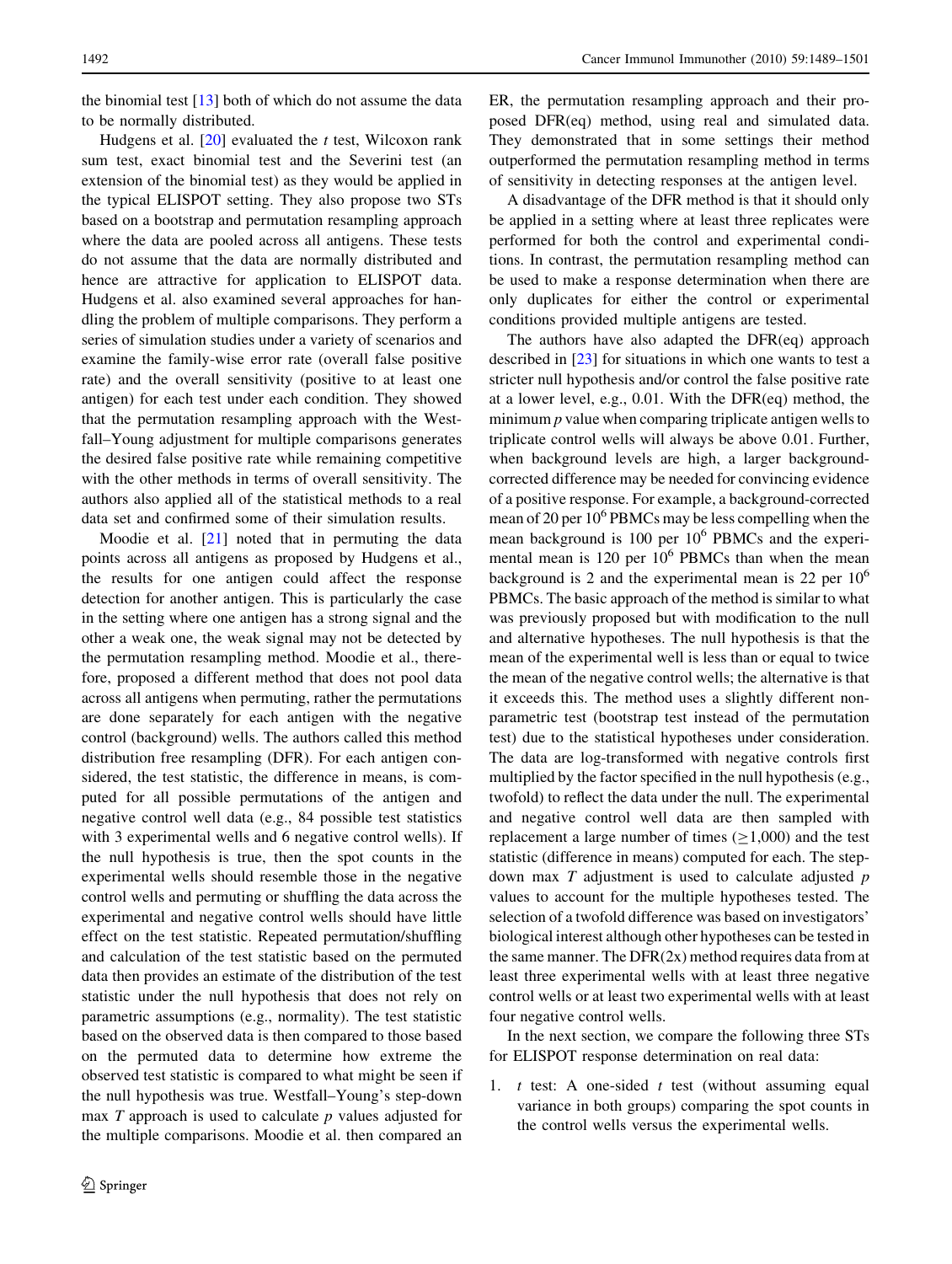- <span id="page-4-0"></span>2. DFR method with a null hypothesis of equal background and experimental means proposed by Moodie et al.  $(DFR(eq))$ .
- 3. DFR method with a null hypothesis of less than or equal to twofold difference between background and experimental means proposed by Moodie (DFR(2x)).

For all three statistical rules, data that result in  *values* less than or equal to 0.05 were considered a positive response.

## **Results**

In order to evaluate the performance of the methods described in the previous section, two ERs  $(>= 5$  spots/ 100,000 PBMCs  $\&$  >2-fold background, >2-fold background) and the three  $STs$  (one-sided t test,  $DFR(eq)$ , and  $DFR(2x)$ ) were applied to results from large data sets that were generated in three consecutive interlaboratory testing projects organized by the CIP [\[22](#page-12-0), [23](#page-12-0)]; data are available upon request. In the referred studies, groups of 11, 13 and 16 laboratories (phases I, II and III, respectively) quantified the number of CD8 T cells specific for two model antigens within PBMC samples that were centrally prepared and then distributed to the participating laboratories. All participants were allowed to use their preferred ELISPOT protocol. Therefore, the data sets generated in these studies can be considered representative of results generated by a wide range of different protocols commonly applied within Europe. Each participating center was asked to test in triplicate 18 preselected donors (5 in the first phase, 8 in the second phase and 5 in the third phase) with two synthetic peptides (HLA-A\*0201 restricted epitopes of CMV and Influenza) as well as PBMCs in medium alone for background determination. The donors were selected so that 21 donor/antigen combinations (6 in the first phase, 8 in the second phase and 7 in the third phase) were expected to demonstrate a positive response with the remaining 15 donor/antigen combinations not expected to demonstrate a positive response. Pretesting of potential donor samples for the proficiency panels was routinely done at two time points in two independent labs. Only samples from donors that had consistent results in all four performed experiments were finally selected for distribution to the participating centers.

# Statistical test versus empirical criteria

Table [1](#page-5-0) outlines the response detection rate for each center based on the empirical and statistical response criteria. The overall response detection rate from all 19 centers across all three phases of testing was 59% based on the first ER ( $>5$  spots/100,000 PBMCs &  $>2$ -fold background), 74% based on the second ER ( $>2$ -fold background), 76% based on the t test,  $75\%$  based on the DFR(eq) method (equal means), and  $61\%$  based on the DFR(2x) method ( $>2$ -fold difference). Table [2](#page-6-0) details the false positive response rate for each center based on the empirical and statistical response criteria. The overall false positive rate from all 19 centers across all three phases of testing was 3% based on the first ER ( $>$ 5 spots/100,000 PBMCs &  $>$ 2-fold background),  $17\%$  based on the second ER ( $>2$ -fold background),  $10\%$  based on the t test,  $11\%$  based on the  $DFR(eq)$  method (equal means), and  $2\%$  based on the  $DFR(2x)$  method ( $>2$ -fold difference).

The first ER yielded response detection rates that were lower than those derived from the  $t$  test, the DFR(eq) method and the second ER  $(>2$ -fold background). However, the false positive rates with the first ER were similar to the false positive rate found for  $DFR(2x)$ , lower than the false positive rates with the  $t$  test or DFR(eq) method and much lower than the false positive rate of the second ER. The DFR(eq) method had similar response detection rates as the t test—only in 17 of 478 comparisons did the conclusion of the STs differ. The DFR(eq) method with a null hypothesis of equal means had higher detection rates compared to the  $DFR(2x)$  method where the null hypothesis was less than or equal to a twofold difference of the experimental counts over the background. However, the DFR(eq) also resulted in a higher false-positive rate than the DFR(2x) method.

There were 478 comparisons made: 282 donor/antigen combinations versus control expected to demonstrate a positive response and 196 donor/antigen combinations versus control expected not to demonstrate a positive response. There were 20 instances where a response designation was not possible with both the DFR methods due to some laboratories having only performed duplicates for a control or experimental condition. Comparing the DFR(eq) response determination rule to the first ER, there was disagreement for 76 of the 478 comparisons; for 74 comparisons, the DFR(eq) test declared the triplicate a positive response while the ER did not while for two comparisons the reverse was true. Comparing the DFR(eq) response determination to the second ER  $(>=2$ -fold background), there were 50 disagreements: 25 times the DFR(eq) test declared the triplicate a positive response while the ER did not and 25 times the ER declared the triplicate a positive response while the DFR(eq) test did not. Comparing the DFR(2x) response determination rule to the first ER  $(>5$  spots/100,000 PBMCs &  $>2$ -fold background), there was disagreement for 43 of the 478 comparisons; for 29 comparisons, the DFR(2x) test declared the triplicate a positive response while the ER did not while for 14 comparisons the reverse was true.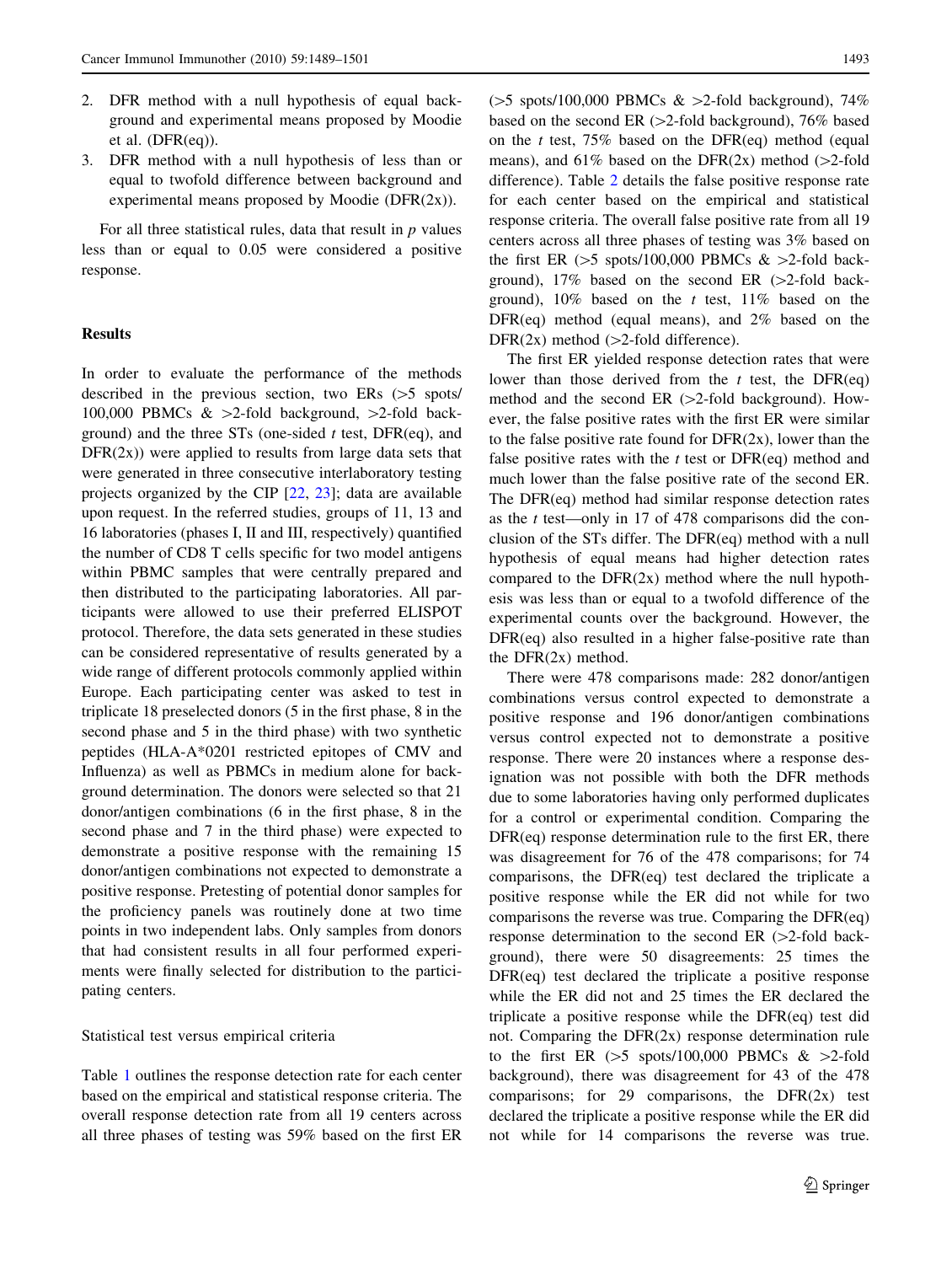| LabID          | # Expected<br>responses | Detected based on<br>empirical rule 1 |      | Detected based on<br>empirical rule 2 |      | Detected based<br>on $t$ test |      | Detected based on<br>DFR(eq) test |      | Detected based on<br>$DFR(2x)$ test |      |
|----------------|-------------------------|---------------------------------------|------|---------------------------------------|------|-------------------------------|------|-----------------------------------|------|-------------------------------------|------|
|                |                         | $\boldsymbol{N}$                      | $\%$ | $\boldsymbol{N}$                      | $\%$ | $\boldsymbol{N}$              | $\%$ | $\boldsymbol{N}$                  | $\%$ | $\boldsymbol{N}$                    | $\%$ |
| Overall        | 282                     | 165                                   | 59   | 210                                   | 74   | 214                           | 76   | 212                               | 75   | 172                                 | 61   |
| 1              | 21                      | 13                                    | 62   | 17                                    | 81   | 16                            | 76   | 17                                | 81   | 13                                  | 62   |
| $\overline{2}$ | 21                      | 12                                    | 57   | 13                                    | 62   | 13                            | 62   | 11                                | 52   | 8                                   | 38   |
| 3              | 21                      | 11                                    | 52   | 17                                    | 81   | 17                            | 81   | 17                                | 81   | 14                                  | 67   |
| $\overline{4}$ | 21                      | 13                                    | 62   | 15                                    | 71   | 14                            | 67   | 11                                | 52   | 10                                  | 48   |
| 5              | 21                      | 5                                     | 24   | 5                                     | 24   | 8                             | 38   | 8                                 | 38   | $\overline{4}$                      | 19   |
| 6              | 14                      | 9                                     | 64   | 9                                     | 64   | 12                            | 86   | 12                                | 86   | 9                                   | 64   |
| $\overline{7}$ | 21                      | 14                                    | 67   | 18                                    | 86   | 19                            | 90   | 19                                | 90   | 16                                  | 76   |
| 8              | 21                      | 10                                    | 48   | 14                                    | 67   | 17                            | 81   | 16                                | 76   | 13                                  | 62   |
| 9              | 21                      | 16                                    | 76   | 21                                    | 100  | 20                            | 95   | 20                                | 95   | 18                                  | 86   |
| 10             | 8                       | 6                                     | 75   | 6                                     | 75   | 6                             | 75   | 6                                 | 75   | 6                                   | 75   |
| 11             | 21                      | 11                                    | 52   | 15                                    | 71   | 16                            | 76   | 16                                | 76   | 14                                  | 67   |
| 12             | 14                      | 7                                     | 50   | 11                                    | 79   | 8                             | 57   | 9                                 | 64   | 8                                   | 57   |
| 13             | 15                      | 9                                     | 60   | 14                                    | 93   | 13                            | 87   | 13                                | 87   | 10                                  | 67   |
| 15             | 7                       | 4                                     | 57   | 7                                     | 100  | 7                             | 100  | 7                                 | 100  | 6                                   | 86   |
| 16             | $\tau$                  | 5                                     | 71   | 5                                     | 71   | 5                             | 71   | 6                                 | 86   | $\overline{4}$                      | 57   |
| 19             | 7                       | 7                                     | 100  | 7                                     | 100  | 7                             | 100  | 7                                 | 100  | 7                                   | 100  |
| 21             | 7                       | 4                                     | 57   | 7                                     | 100  | 5                             | 71   | 6                                 | 86   | 5                                   | 71   |
| 23             | $\overline{7}$          | 5                                     | 71   | 5                                     | 71   | 6                             | 86   | 6                                 | 86   | 3                                   | 43   |
| 24             | 7                       | 4                                     | 57   | 4                                     | 57   | 5                             | 71   | 5                                 | 71   | $\overline{4}$                      | 57   |

<span id="page-5-0"></span>Table 1 Detection rates per lab based on two empirical rules and three statistical tests (CIP proficiency panel phases I–III)

The first line reports the overall results for the whole group. The following rows report the results for the 19 individual centers that participated in the three phases of the CIP proficiency panel program. The first column indicates the laboratory IDs, the second column indicates the number of positive donor-antigen combinations (=responses) that could have been detected under optimal conditions

Comparing the  $DFR(2x)$  response determination to the second ER  $(>2$ -fold background), there were 58 disagreements: the ER declared the triplicate a positive response while the DFR(2x) test did not.

This led us to investigate under what conditions the ST differs in response determination from the ER and under what conditions the two statistical DFR tests differ.

Simulation study to compare response determination with STs and ERs

A simulation study was conducted to assess under what conditions a ST would differ in response determination from an ER (Supplementary Figures 1a and 1b). One thousand hypothetical donors with triplicate wells for background and experimental conditions were generated. Spot count data were randomly generated by assuming that the counts follow a Poisson distribution. The mean spot count for the background wells was set at 10 per 100,000 PBMCs, reflective of the mean in our example data set. The mean spot count for the experimental wells was varied over 40 values from a mean of 10 to 50 per 100,000 PBMCs. The signal-to-noise ratio for each experimental condition

was calculated as the mean of the triplicate in the experimental well divided by the mean of the triplicate in the background well for a given donor. A signal-to-noise ratio greater than two would be considered a positive response based on the first ER. A one-sided  $t$  test was also performed comparing each experimental condition to its corresponding background. The intra-replicate variation was calculated as the sample variance of the triplicate/(median of the triplicate  $+1$ ). The reason for expressing the variability in this way was to normalize the variation so as to make it comparable across replicates with large differences in their spot counts. In the setting where there is a large outlier in one of the experimental wells compared to the other two wells, e.g., 50, 2, 6 spots, the median reflects the central tendency of the data but, unlike the mean, is not influenced by the outlier (i.e. 50 spots). Hence, we consider the ratio of the variance to median to identify cases that have large variability in the experimental well replicates but have a small median. Since the median response may in some cases be 0 spots, a 1 is added to the denominator to avoid division by 0. The response determination based on the empirical  $(>=2$  signal-to-noise ratio) and the statistical rule (one-sided t test p value  $\leq 0.05$ ) is the same for most of the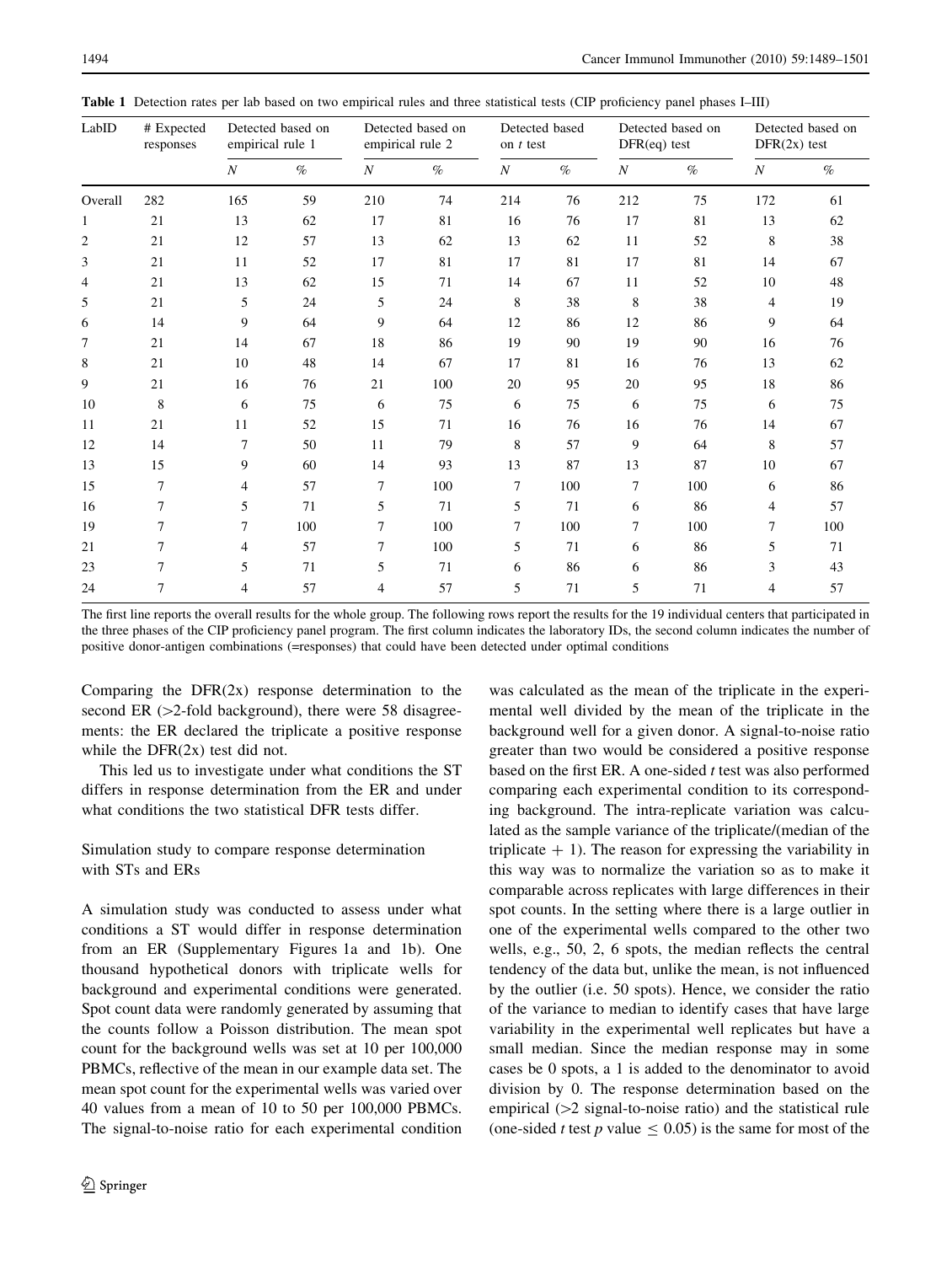<span id="page-6-0"></span>Table 2 False positive rates per laboratory based on two empirical rules and three statistical tests (CIP proficiency panel phases I–III)

| LabID   | # Expected<br>non-responses | False positive based<br>on empirical rule 1 |          | False positive based<br>on empirical rule 2 |                | False positive<br>based on $t$ test |              | Detected based<br>on DFR(eq) test |              | Detected based<br>on $DFR(2x)$ test |                |
|---------|-----------------------------|---------------------------------------------|----------|---------------------------------------------|----------------|-------------------------------------|--------------|-----------------------------------|--------------|-------------------------------------|----------------|
|         |                             | $\boldsymbol{N}$                            | $\%$     | $\boldsymbol{N}$                            | $\%$           | $\boldsymbol{N}$                    | $\%$         | $\cal N$                          | $\%$         | $\boldsymbol{N}$                    | $\%$           |
| Overall | 196                         | 5                                           | 3        | 33                                          | 17             | 20                                  | 10           | 21                                | 11           | 4                                   | $\overline{c}$ |
| 1       | 15                          | $\Omega$                                    | 0        | 4                                           | 27             | 3                                   | 20           | 2                                 | 13           | $\Omega$                            | 0              |
| 2       | 15                          |                                             |          |                                             | 7              |                                     | $\tau$       | $\overline{0}$                    | $\Omega$     | $\Omega$                            | 0              |
| 3       | 15                          | $\Omega$                                    | 0        |                                             | 7              | 0                                   | $\mathbf{0}$ | $\Omega$                          | 0            | $\Omega$                            | 0              |
| 4       | 15                          | 0                                           | 0        | 2                                           | 13             | 2                                   | 13           |                                   | 7            | $\theta$                            | 0              |
| 5       | 15                          | $\Omega$                                    | 0        | $\Omega$                                    | $\Omega$       | $\Omega$                            | $\mathbf{0}$ | $\Omega$                          | $\Omega$     | $\Omega$                            |                |
| 6       | 12                          | 0                                           | 0        | 3                                           | 25             |                                     | 8            | 2                                 | 17           |                                     |                |
| 7       | 15                          | $\Omega$                                    | 0        |                                             | $\overline{7}$ | 0                                   | $\Omega$     | 1                                 | 7            | $\Omega$                            |                |
| 8       | 15                          | 0                                           | 0        | 2                                           | 13             | 2                                   | 13           | 2                                 | 13           | $\Omega$                            |                |
| 9       | 15                          |                                             |          | 3                                           | 20             | 2                                   | 13           |                                   | 7            |                                     |                |
| 10      | 8                           | 0                                           | 0        | 0                                           | $\Omega$       | $\Omega$                            | $\mathbf{0}$ | $\overline{0}$                    | $\Omega$     | $\Omega$                            | 0              |
| 11      | 15                          |                                             |          | 5                                           | 33             | 4                                   | 27           | 5                                 | 33           |                                     |                |
| 12      | 12                          | 0                                           | 0        | 4                                           | 33             | 2                                   | 17           | 3                                 | 25           |                                     | 8              |
| 13      | 11                          | 0                                           | 0        | 3                                           | 27             | $\Omega$                            | $\Omega$     |                                   | 9            | $\Omega$                            |                |
| 15      | 3                           | $\Omega$                                    | 0        |                                             | 33             | $\Omega$                            | $\Omega$     | $\Omega$                          | $\Omega$     | $\Omega$                            |                |
| 16      | 3                           | 0                                           | 0        | 0                                           | $\Omega$       | 0                                   | $\Omega$     | $\Omega$                          | $\Omega$     | $\Omega$                            | 0              |
| 19      | 3                           | $\Omega$                                    | 0        | 0                                           | $\Omega$       | $\Omega$                            | $\Omega$     | $\overline{0}$                    | $\Omega$     | $\Omega$                            | 0              |
| 21      | 3                           | 0                                           | 0        |                                             | 33             |                                     | 33           | 1                                 | 33           | $\Omega$                            | 0              |
| 23      |                             | 2                                           | 67       | 2                                           | 67             | 2                                   | 67           | 2                                 | 67           | $\Omega$                            |                |
| 24      | 3                           | $\Omega$                                    | $\Omega$ | $\Omega$                                    | $\Omega$       | $\Omega$                            | $\Omega$     | $\Omega$                          | $\mathbf{0}$ | $\mathbf{0}$                        | 0              |

The first line reports the overall results for the whole group. The following rows report the results for the 19 individual centers that participated in the three phases of the CIP proficiency panel program. The first column indicates the laboratory IDs, the second column indicates the number of negative donor-antigen combinations (=negative control donors)

experimental triplicates (Supplemental Figures 1a and 1b). However, when the intra-replicate variation is large, the ER would sometimes consider the triplicate a response while the ST would not. Conversely, when the intra-replicate variation was small, the ST would sometimes consider the triplicate a response while the ER would not. This simulation clearly showed that ERs should only be applied in settings where the variation within replicates is known and can be reliably consistent across experiments. It also demonstrates that STs account for the variation within reported triplicates. Conversely, the ST may not declare a large signal-to-noise ratio a positive response if there is very high variability between replicates. This may indicate that the declaration of a positive response requires more compelling evidence for that sample.

Simulation study to compare response determination with  $DFR(eq)$  and  $DFR(2x)$  statistical methods

A simulation study was conducted to evaluate the overall false positive rate and the overall true positive rate (sensitivity) of each DFR method under a variety of conditions. An overall positive response is declared if at least one antigen is declared positive. To calculate the overall false positive rate, background and experimental spot counts for each donor were generated under the same model. Hence, for these donors, no response should be detected. Five thousand donors with triplicate wells for background and experimental conditions were generated. Spot count data were randomly generated by assuming that the counts follow a Poisson distribution. The mean spot count for the background and experimental (i.e., antigen-containing) wells was 2, 5, 10, 15, 20, 25, 30, 35, 40, 45, or 50 (per 100,000 PBMCs). This was examined in the setting when testing with two or ten antigen preparations ( $k = 2, 10$ ). To assess the overall true positive rate, background spot counts for each donor were again generated from a Poisson distribution with background mean spot counts of 2, 5, 10, 15, 20, 25, 30, 35, 40, 45, 50; however, the experimental means were shifted by 6 (small difference), 20 (moderate difference), or 50 (large difference) relative to the background means. All other conditions were the same as in the simulations for assessing the overall false positive rate.

Figure [1](#page-7-0) illustrates the response detection rates versus the mean background spot counts for both the DFR(eq) method (closed circle) and the DFR(2x) method (open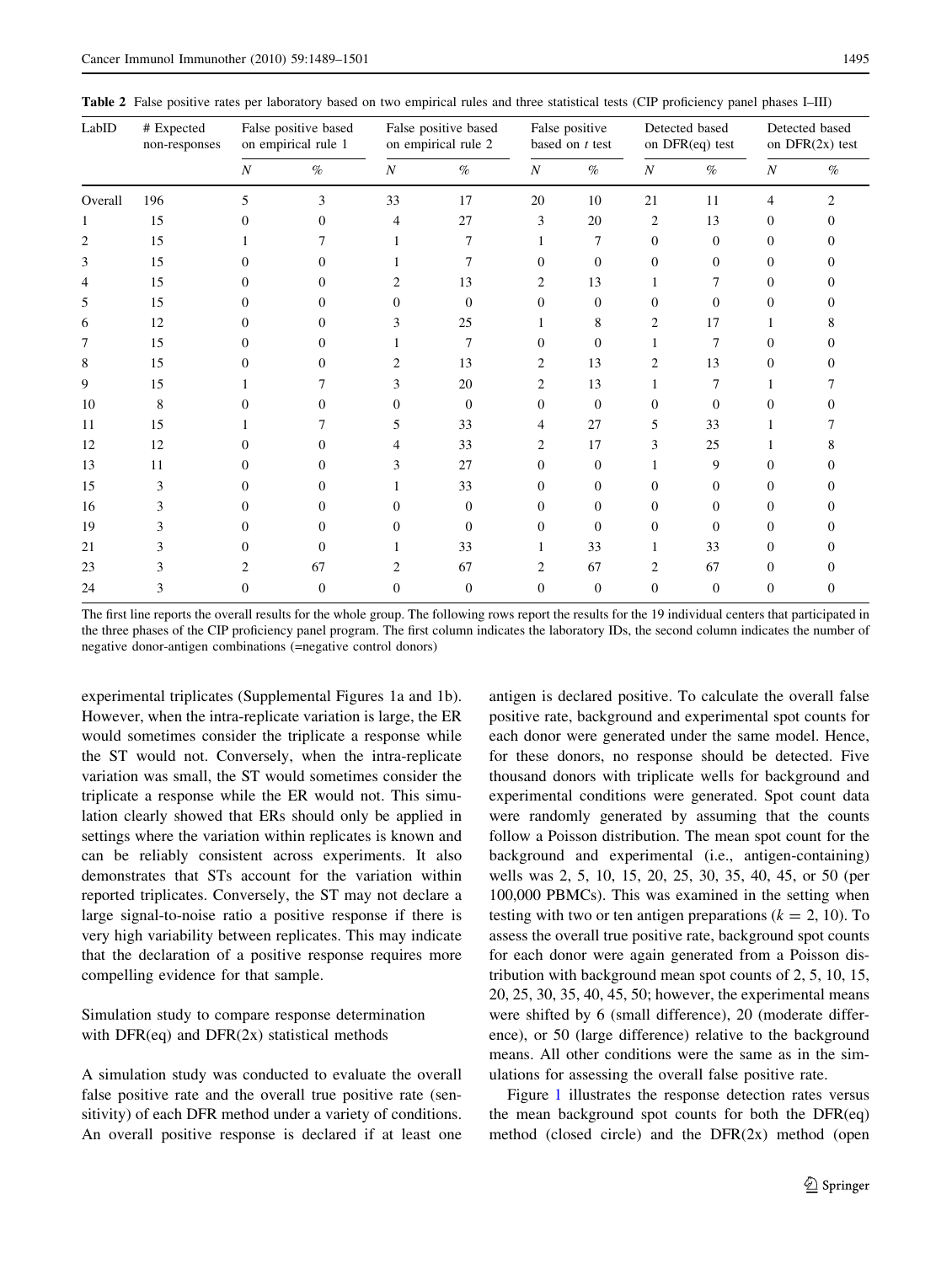<span id="page-7-0"></span>circle). The two graphs on the upper row display the response detection rates in the setting where the mean number of spots was the same for both the experimental and background wells  $(d = 0)$ . In this setting, the response detection rates for the two methods are expected to be low. In fact, in 5,000 simulated data sets, the average response detection rates for at least one of the antigens ( $k = 2$  or 10) were  $\leq 5\%$  with the DFR(eq) method and  $\leq 1\%$  with the DFR(2x) method across a variety of mean background and experimental spot counts (2 to 50).

The graphs in the rows 2, 3 and 4 of Fig. 1 display the overall response detection rates for small  $(d = 6)$ , moderate  $(d = 20)$ , or large  $(d = 50)$  mean differences. The response detection rates are high  $(>80\%)$  in the DFR(eq) method for the large differences in background and experimental wells  $(d = 20 \text{ or } 50)$  for a wide range of background levels (2–50). However, the response detection rates for the  $DFR(2x)$  method are much lower for higher background levels. This is not surprising given that the null hypothesis for the DFR(2x) method is less than or equal to a twofold difference over the background and therefore background levels that exceed d/2 would generally fail to reject the null hypothesis and not be considered a positive response. For small differences in background and experimental wells  $(d = 6)$ , response detection rates were high only for low background levels for both DFR(eq) and  $DFR(2x)$  methods although the  $DFR(eq)$  method had higher sensitivity.

These simulations suggest that the DFR(eq) method can be used in situations where a 5% false positive rate is acceptable and an experimental mean larger than background implies a positive response regardless of the level of that background. The DFR(2x) method is appropriate in settings where one wants to control the false positive rate at a lower level, e.g., 1%, or when a fold difference in the means of experimental versus control well is more of interest than inequality of means in determining positivity, e.g., when high background is present.

# Intra-replicate variation

Even if a ST declares a positive response, it does not automatically imply that this result is biologically meaningful. When the spot counts found in the replicates of an

Fig. 1 Simulation study comparing response determination using DFR(eq) and DFR(2x) statistical rules. The figure displays the response detection rate on the y-axis versus the average background spot count on the  $x$ -axis (ranging from 2 to 50 spots/ 100,000 PBMCs) from 5,000 simulations. In the *top row*, the expected mean difference between the experimental and control wells is zero; hence, responses detected are false positives. The bottom three rows have an expected difference of 6, 20 and 50 spots per 100,000 PBMC over background. Solid circles indicate response detection rates obtained by DFR(eq); open circles indicate response detection rate using the DFR(2x) test. The first column shows the results for  $k = 2$ antigens; the second column shows the results for  $k = 10$ antigens

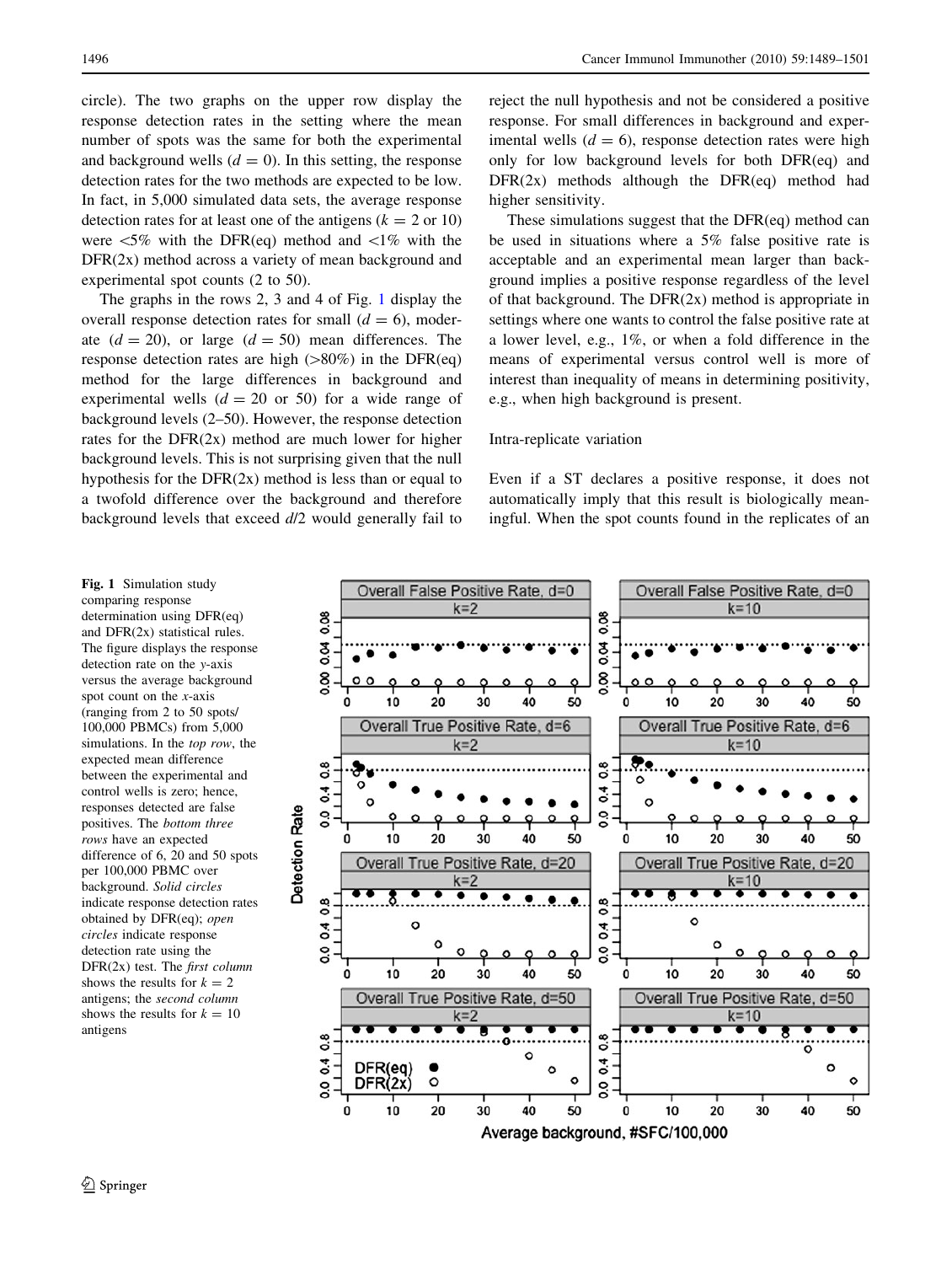<span id="page-8-0"></span>experimental condition are highly variable, the experimental results are suspect and therefore response detection results for these replicates would not be believable even when declared statistically significant. However, 'highly variable' is a subjective term that may differ from laboratory to laboratory. We sought to quantify the typical range of intra-replicate variation found across a broad variety of different ELISPOT protocols in order to determine a variability cutoff for recommending that those replicates should be re-run. Data from the three CIP proficiency panel phases were used to analyze the intrareplicate variability of experimental results in ELISPOT assays. Nineteen different laboratories participated in at least one of the three phases and they reported a total of 717 triplicate experiments (this includes control and experimental wells). The intra-replicate variation was calculated as the sample variance of the replicates/(median of the replicates  $+1$ ) as explained in "[Simulation study to](#page-5-0) [compare response determination with STs and ERs'](#page-5-0)'.

Figure 2 displays the intra-replicate variation of all 717 experiments reported on the vertical axis with its corresponding rank (percentile) plotted on the horizontal axis. The minimum intra-replicate variation was zero and the maximum was 95.4 with the 25th and 75th percentiles (the middle 50% of reported results) between 0.31 and 2.47 (Fig. 2, inserted table). To determine a filter for results that have 'very high' variability, we looked at the variance value at the 95th percentile, 10.13. Based on this finding, we would recommend that triplicates with variability greater than 10 should be considered unreliable data.

Supplementary Table 1a shows the number of replicates with extremely high variation for each of the 19 participating laboratories. In depth analysis of the 36 replicates above the 95th percentile revealed that 7 of the 19 laboratories reported 3 or more triplicates with very large variation for a total of 28 replicates. The remaining eight highly variable replicates were reported by six laboratories, implying that replicates with extremely high variation do not occur randomly across all participating laboratories but rather accumulate in a few centers.

Revisiting the data from the three phases (summarized in Tables [1](#page-5-0) and [2\)](#page-6-0), there were only 7 experimental replicates in the 282 positive donor/antigen combinations that had a large variability  $(>10)$ . Removing these replicates with large variability, the response rate was 59% ( $n = 161/$ 275) for the first ER, 75% ( $n = 206/275$ ) for the second ER, 77% ( $n = 211/275$ ) for the t test, 76% ( $n = 208/275$ ) for the DFR(eq) ST, and  $61\%$  ( $n = 169/275$ ) for the  $DFR(2x)$  ST. There were 14 experimental replicates in the 196 donor/antigen combinations not expected to demonstrate a positive response that had large variability. Removing the replicates with large variability, the false positive rate was  $2\%$  ( $n = 3/182$ ) for the first ER, 17%  $(n = 31/182)$  for the second ER, 10%  $(n = 20/182)$  for the t test,  $10\%$  ( $n = 19/182$ ) for the DFR(eq) ST, and 2%  $(n = 3/182)$  for the DFR(2x) ST. Hence, the response detection rates did not change after removing the replicates with large variability. This is not surprising due to the small number of replicates with large variability that were removed from the total data set.

Fig. 2 Variation of triplicates expressed as variance/ (median  $+1$ ). Summary of variation found for 717 replicates that have been analyzed during three phases of the CIP ELISPOT proficiency panel program. All results were ordered in ascending order. The x-axis shows the percentile rank and the y-axis indicates the variance/(median  $+1$ ). Percentile ranks 5, 25, 50, 75 and 95 are indicated in the inserted table



25th **Lower end of average** 0.31 5th Extremely low 0.03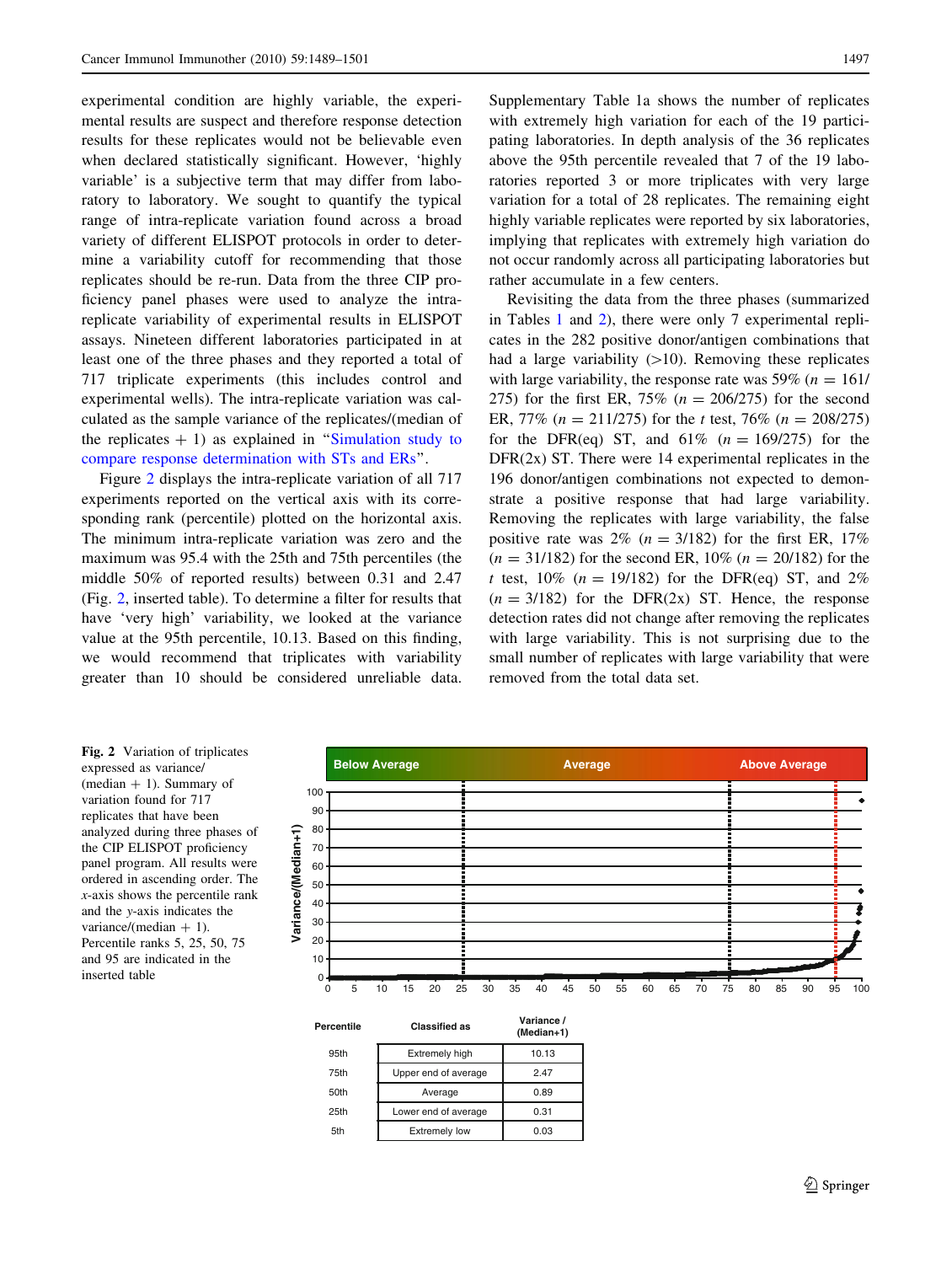#### <span id="page-9-0"></span>Estimation of the limit of detection in ELISPOT assays

A second factor to consider when deciding on the relevance of a positive response is the limit of detection of the ELISPOT assay. The international conference on harmonization of technical requirements for registration of pharmaceuticals for human use (ICH) produced a guideline on the validation of analytical procedures [\(http://](http://www.ich.org/LOB/media/MEDIA417.pdf) [www.ich.org/LOB/media/MEDIA417.pdf](http://www.ich.org/LOB/media/MEDIA417.pdf)). In this guideline (named Q2R1), the limit of detection is defined as the lowest amount of analyte in a sample which can be detected but not necessarily quantified as an exact value. The guideline describes three approaches to estimate the limit of detection for an analytical test: visual evaluation, signal-to-noise, and response based on standard deviation and slope. Visual evaluation and response based on standard deviation and slope are not applicable to the ELISPOT setting. The signal-to-noise approach compares spot counts in the experimental wells (signal) to spot counts from the medium control wells (noise). A signal-to-noise ratio between 2:1 and 3:1 is generally considered acceptable for estimating the detection limit. We applied this guideline to estimate the limit of detection of the ELISPOT assay for a broad range of protocols.

There were 239 triplicate medium control experiments reported from all three CIP proficiency panel phases. The mean of these triplicates ranged from 0 to 218 spots per 100,000 PBMCs. The median of the triplicate background means was 2.1 spots/100,000 PBMCs with the 25th and 75th percentiles, 0.6 spots/100,000 PBMCs and 6.5 spots/ 100,000 PBMCs, respectively. This is illustrated in Fig. 3 where the mean medium spot count for all reported replicates is plotted on the vertical axis with its corresponding rank displayed on the horizontal axis. Using an acceptable

signal-to-noise ratio of 2:1 or 3:1 and choosing as the noise the median of the average background spot counts (50th percentile in Fig. 3), we estimate a typical detection limit for the ELISPOT assay to be 4 spots/100,000 PBMCs or 6 spots/100,000 PBMCs, respectively. For a heterogeneous group of laboratories that participate in a proficiency panel program, we recommend to use a threshold of 6 spots per 100,000 PBMCs (a signal-to-noise ratio of 3:1) as the typical limit of detection for an ELISPOT assay. Hence, we would recommend that even if the results of the ST lead to the rejection of the null hypothesis, if the mean of the experimental wells is less than 6 spots/100,000 PBMCs this finding should regarded with caution since it is likely that it is at the limit of detection of the ELISPOT assay, at least for laboratories with similar average performance as those included in our proficiency panel program.

This limit of detection is close to the threshold selected for the first ER (5 spots/100,000 PBMCs) and would provide further justification for applying a threshold in the ER. However, it is important to note that the limit of detection is based on the average background from all the laboratories. This means that laboratories with lower background spot counts than the average of the panel will likely have a limit of detection that is lower than 6 spots/100,000 PBMCs. Similarly, laboratories with larger background spot counts than the average of the panel will likely have a limit of detection that is higher than 6 spots/100,000 PBMCs. Therefore, the threshold or limit of detection might be too strict for some laboratories in declaring a response positive and not strict enough for others. This is clearly illustrated in supplementary Table 1B that shows the mean number of spots 100,000 PBMCs in the medium control as reported by each of the 19 participating laboratories. The mean background spot production observed in

production per 100,000 PBMCs. Estimation of the limit of detection based on 239 reported replicates from three phases of the CIP ELISPOT proficiency panel program. All results were ordered in ascending order. The x-axis shows the percentile rank and the y-axis indicates the reported mean spot number. Percentile ranks 5, 25, 50, 75 and 95 are indicated in the inserted table. Values between the 25th and 75th percentile were considered as being average for a typical ELISPOT protocol

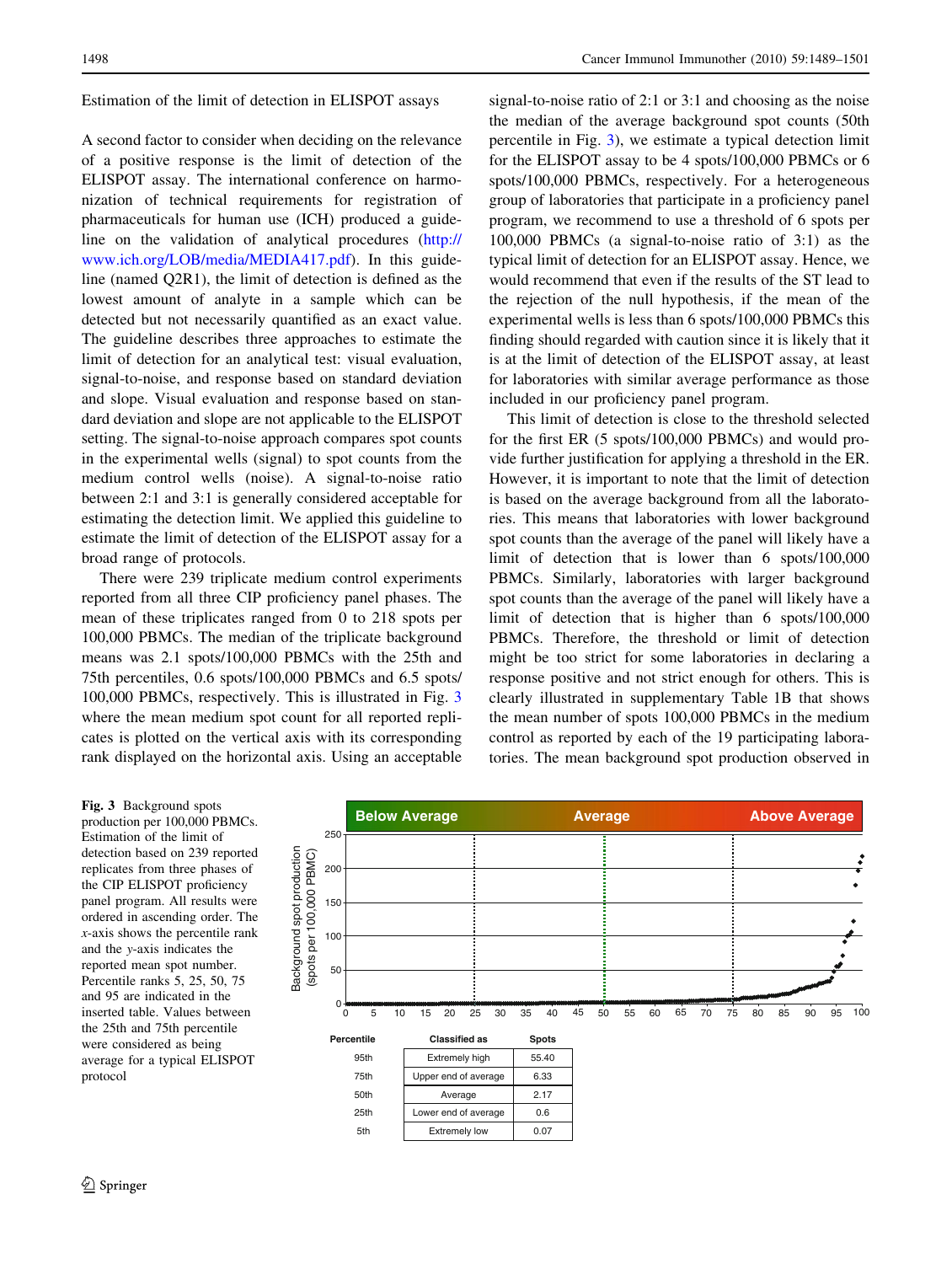<span id="page-10-0"></span>individual laboratories across all tested donors differed significantly between the participating laboratories and could be very low (0.2 spots per 100,000 PBMCs) to very high (58.1 spots per 100,000 PBMCs).

# **Discussion**

The goal of this paper was to describe and compare objective methods that distinguish between positive and negative responses in the ELISPOT assay and to facilitate their widespread application. Two approaches, empirical and statistical, were described and applied to large data sets obtained from several proficiency panels including many laboratories operating with their own ELISPOT reagents and protocols. Simulation studies were also conducted to compare the empirical and statistical approaches. The first ER yielded lower response detection rates but had very low false positive rates in contrast to the STs and the second ER which had higher response rates but also had a larger number of false positives. The main advantage of an ER such as the one proposed by Dubey et al. is that it is generally intuitive and easy to apply. The main drawback is that it is not clear how the false positive rate is being controlled when multiple antigens are considered, as is common practice. To appropriately justify the thresholds selected for the ER, a laboratory would need to determine the false positive rates of various thresholds for a given protocol. This would require testing a large number of samples of negative controls and positive donors, which would be costly and time consuming. Additionally, the variability of the replicates is not taken into account in the determination of the rule when the average of the replicates is used. Therefore, as demonstrated in the first simulation study (Supplementary Figures 1a and 1b), if one of the replicate values is much larger than the others in that replicate, the resulting average would be large and might cause an incorrect classification of response (false positive). Also the reverse can occur where there is low variability in replicates but the average is just below the specified positivity threshold value. In this setting, a response may be missed (false negative). Furthermore, there is no formal way to adjust for multiple antigen comparisons and so the underlying false positive rate is unknown even if the thresholds for the rule were set based on a specific false positive rate.

The main advantage of a ST is that it can be applied without prior knowledge of the performance criteria of the test, provided the assumptions of the ST are valid. In addition, STs allow control of the false positive rate by the setting of the threshold for acceptance (alpha). As the  $t$  test is not necessarily appropriate due to the required assumption of a parametric distribution of the test statistic, we favor the use of non-parametric tests. Both DFR methods (DFR(eq) and DFR $(2x)$ ) control the overall false positive rate when testing multiple antigens and avoid parametric assumptions about the data. These methods can now be readily implemented in freely available software or via a web interface ([http://www.scharp.org/zoe/runDFR/\)](http://www.scharp.org/zoe/runDFR/).

Response determination is made based on a comparison of the medium control and experimental wells. The background values for spot production in ELISPOT can differ between several donors and between different time points for one and the same donor within the observation period. Any increase in the background spot production will directly impact on the sensitivity of the method as the acceptance of a result as a positive response is directly linked to the background. To increase the power of the test, it would be ideal to have more replicate wells for both control and experimental conditions. Even an increased number of replicates for the control wells alone would already increase the power to detect a response [[20,](#page-12-0) [21](#page-12-0)]. This is particularly true in the setting where many antigens are tested since the control wells are used multiple times for comparison (once with each antigen). Intuitively, this makes sense because with more control wells one can be more certain about the underlying background which is being used as the basis for comparison to the antigen responses. In the setting where duplicate or triplicate experimental wells will be performed, Hudgens et al. demonstrate that having six background wells increased the sensitivity of the test from  $0.61$  to  $0.75$  for a  $(2,2)$  versus a  $(6,2)$  format. To increase the power to detect differences between spot counts in experimental versus medium control wells, we therefore recommend using six medium control wells for each sample, whenever possible. Alternatively, utilizing four wells for both, medium control and experimental conditions, would give similar power to detect differences [\[21](#page-12-0)].

In addition to applying a ST, we further recommend that replicates with variability greater than 10, defined as the sample variance of the replicates/(median of the replicates  $+1$ ), should be excluded and/or re-run prior to response determination as replicates with such high variation are likely to be artefacts and should not be considered reliable to use for response determination (Fig. [2](#page-8-0)). In the setting where the responses are expected to be large, a less strict variability cutoff can be used. For example, the HIV Vaccine Trials Network uses a variability cutoff of 25 [[21\]](#page-12-0) based on their laboratory experience.

Our data also suggest that experimental replicates demonstrated to be a response by one of the response detection rules but having a mean below 6 spots per 100,000 PBMCs should be viewed with caution (Fig. [3](#page-9-0)). Depending on the specific study design, some investigators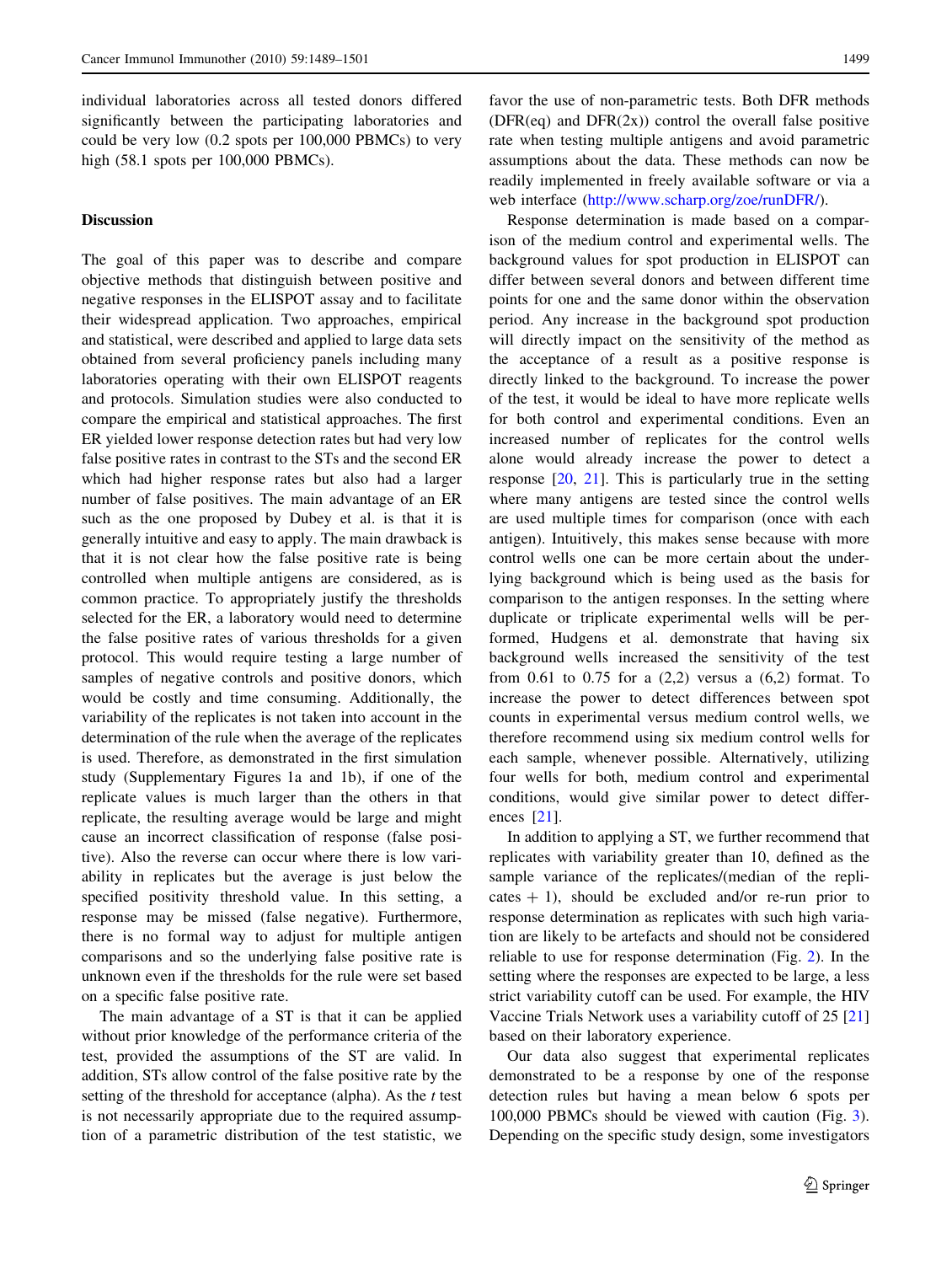<span id="page-11-0"></span>might have valid reasons for introducing a threshold spot count below which results are not considered of interest.

Both the filters for large variability and estimated limit of detection are based on data generated by a variety of representative ELISPOT protocols. An individual laboratory may have different thresholds that are applicable only to them. Laboratories that have very low intra-replicate variability may set a lower threshold for filtering out replicates that are experimentally problematic. Laboratories that consistently observe absent or minimal background spot production may assume a lower limit of detection than the one proposed in this paper. Similarly, individual laboratories that regularly observe background spot production above 2 spots per 100,000 PBMC, which is very common (Supplemental Table 1), should consider limits of detection that are above our estimated value. In all instances, it is important that investigators critically review their own test performance to determine their laboratory-specific estimates for high variability and limit of detection. Any threshold proposed should be justified based on experimental results.

Another strategy to increase the validity of generated data sets could be the regular use of positive control replicate which may either (a) consist of a non-specific positive control stimulus that is added to a donor's PBMCs or (b) PBMC from a control donor known to be reactive against a given antigen. Provided the positive control replicate does not pass the positivity call of the applied response determination rule or statistical test, the results from the corresponding ELISPOT plate should be regarded with caution as they could contain false negative results.

In summary, both ERs and STs may serve as appropriate response definition criteria; however, ERs need to be justified using data sets from control populations and are only valid for the test protocol used to define the thresholds for acceptance. In contrast, STs maintain validity independent of the test protocol applied provided the assumptions of the statistical test are met. As such we would recommend that a non-parametric ST should be used to determine if a response is detected. To increase the sensitivity in detecting a response using a ST, six replicates (instead of only three) should be performed for the medium control wells or four wells each for both medium control and experimental conditions. Further, to factor in biological plausibility and relevance, we recommend filtering out replicates with high variation and viewing with caution experimental replicates below the estimated limit of detection. The DFR(eq) method would be preferred in the setting where a 5% false positive rate is acceptable and it is of interest to detect even low to moderate positive responses regardless of the level of that background. The  $DFR(2x)$  method is appropriate in settings where one wants to control the false positive rate at a lower level, e.g., 1%, or when a fold difference in the

means of experimental versus control wells is more of interest than inequality of means in determining positivity.

To enable broad use of the recommended non-parametric STs described in this paper, a web-based interface was created: [http://www.scharp.org/zoe/runDFR/.](http://www.scharp.org/zoe/runDFR/) Instructions are provided in the electronic supplemental material. The original R code is available for download and a sample scenario for illustrative purposes is provided on the website. This tool provides two methods for objective response determination that can be easily implemented in any lab, potentially leading to greater comparability of results across institutions. In addition to the web-based tool, we developed an Excel macro for user-friendly implementation of the DFR method for investigators preferring the use of Excel. This macro will be made freely available upon request.

Acknowledgments The authors gratefully acknowledge the help of Craig Magaret in helping to create the web interface and Shane Coultas for website development. C.M.B., C.O., S.H.v.d.B. and C.G. received funding from a combined research grant of the Wallace Coulter Foundation (Florida, USA). C.O. and AM are supported by the Experimental Cancer Medicine Centre, Southampton.

Open Access This article is distributed under the terms of the Creative Commons Attribution Noncommercial License which permits any noncommercial use, distribution, and reproduction in any medium, provided the original author(s) and source are credited.

#### References

- 1. Britten CM, Janetzki S, van der Burg SH, Gouttefangeas C, Hoos A (2007) Toward the harmonization of immune monitoring in clinical trials: Quo vadis? Cancer Immunol Immunother 57:285–288
- 2. Butterfield LH, Disis ML, Fox BA, Lee PP, Khleif SN, Thurin M, Trinchieri G, Wang E, Wigginton J, Chaussabel D, Coukos G, Dhodapkar M, Hakansson L, Janetzki S, Kleen TO, Kirkwood JM, Maccalli C, Maecker H, Maio M, Malyguine A, Masucci G, Palucka AK, Potter DM, Ribas A, Rivoltini L, Schendel D, Seliger B, Selvan S, Slingluff CL Jr, Stroncek DF, Streicher H, Wu X, Zeskind B, Zhao Y, Zocca MB, Zwierzina H, Marincola FM (2008) A systematic approach to biomarker discovery; preamble to ''the iSBTc-FDA taskforce on immunotherapy biomarkers''. J Transl Med 6:81
- 3. Janetzki S, Panageas KS, Ben-Porat L, Boyer J, Britten CM, Clay TM, Kalos M, Maecker HT, Romero P, Yuan J, Kast WM, Hoos A (2008) Results and harmonization guidelines from two largescale international Elispot proficiency panels conducted by the Cancer Vaccine Consortium (CVC/SVI). Cancer Immunol Immunother 57:303–315
- 4. Janetzki S, Britten CM, Kalos M, Levitsky HI, Maecker HT, Melief CJ, Old LJ, Romero P, Hoos A, Davis MM (2009) ''MIATA''-minimal information about T cell assays. Immunity 31:527–528
- 5. Hanekom WA, Dockrell HM, Ottenhoff TH, Doherty TM, Fletcher H, McShane H, Weichold FF, Hoft DF, Parida SK, Fruth UJ (2008) Immunological outcomes of new tuberculosis vaccine trials: WHO panel recommendations. PLoS Med 5:e145